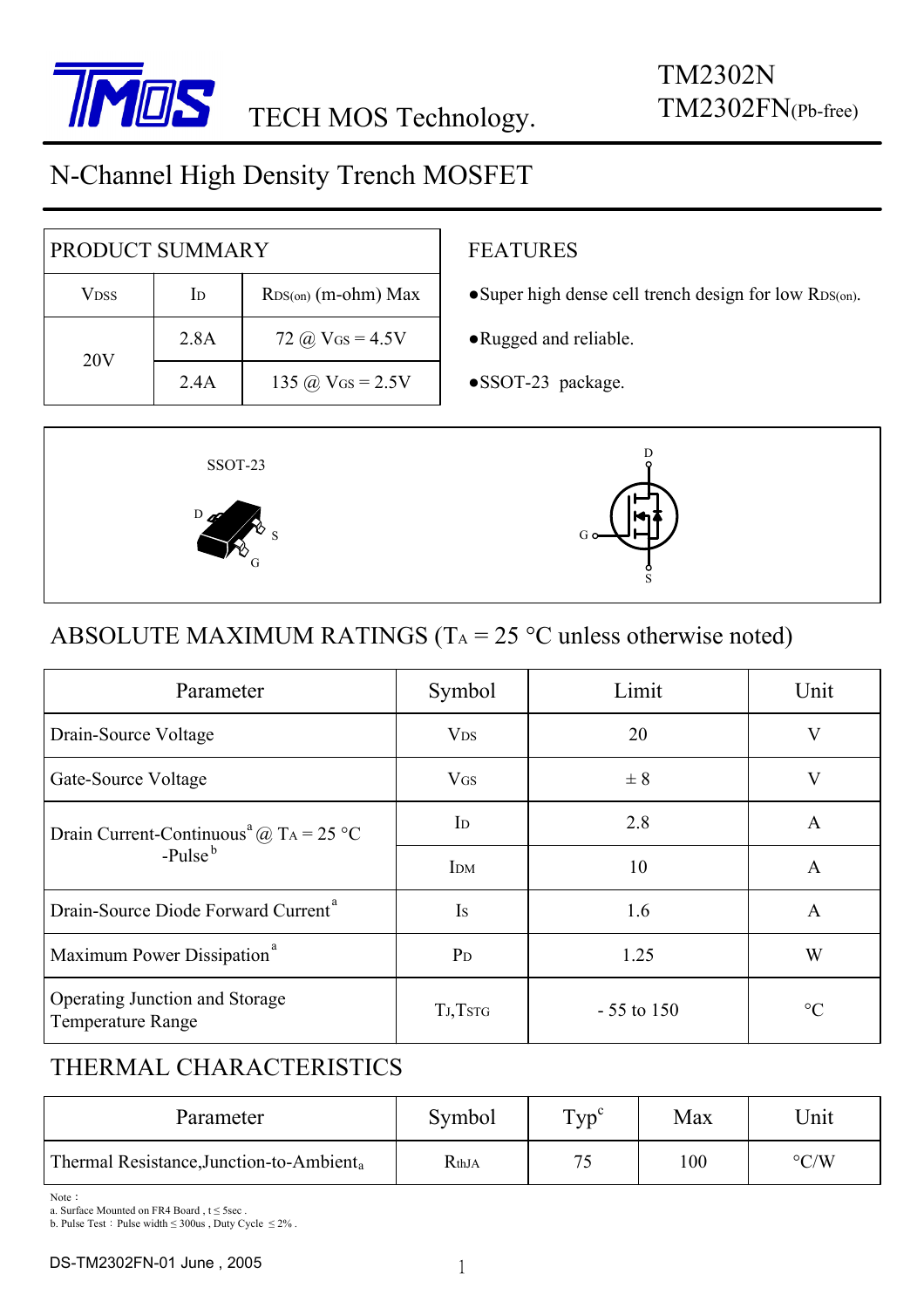

## ELECTRICAL CHARACTERISTICS (T<sub>A</sub> = 25 °C unless otherwise noted)

| Parameter                                     | Symbol                     | Condition                                               | Min | Type <sup>c</sup> | Max | Unit  |  |
|-----------------------------------------------|----------------------------|---------------------------------------------------------|-----|-------------------|-----|-------|--|
| OFF CHARACTERISTICS                           |                            |                                                         |     |                   |     |       |  |
| Drain-Source Breakdown Voltage                | <b>BV</b> <sub>DSS</sub>   | $V$ GS = 0V, ID = 250uA                                 | 20  |                   |     | V     |  |
| Zero Gate Voltage Drain Current               | <b>IDSS</b>                | $V_{DS} = 16V$ , $V_{GS} = 0V$                          |     |                   | 1   | uA    |  |
| Gate-Body Leakage                             | IGSS                       | $V$ <sub>GS</sub> = 8V, $V$ <sub>DS</sub> = 0V          |     |                   | 100 | nA    |  |
| ON CHARACTERISTICS <sup>b</sup>               |                            |                                                         |     |                   |     |       |  |
| Gate Threshold Voltage                        | $V$ GS(th)                 | $V_{DS} = V_{GS}$ , I <sub>D</sub> = 250uA              | 0.7 | 1.0               | 1.3 | V     |  |
| Drain-Source On-State Resistance              | RDS(0n)                    | $V_{GS} = 4.5V$ , I <sub>D</sub> = 2.8A                 |     | 60                | 72  | m-ohm |  |
|                                               |                            | $V_{GS} = 2.5V$ , I <sub>D</sub> = 2.4A                 |     | 80                | 135 | m-ohm |  |
| DRAIN-SOURCE DIODE CHARACTERISTICS $^{\rm b}$ |                            |                                                         |     |                   |     |       |  |
| Diode Forward Voltage                         | <b>V</b> <sub>SD</sub>     | $V_{GS} = 0V$ , Is = 1.0A                               |     |                   | 1.0 | V     |  |
| SWITCHING CHARACTERISTICS <sup>c</sup>        |                            |                                                         |     |                   |     |       |  |
| <b>Total Gate Charge</b>                      | $Q_g$                      |                                                         |     | 6.52              |     | nC    |  |
| Gate-Source Charge                            | Qgs                        | $V_{DS} = 10V$ , $I_D = 1A$<br>$V$ <sub>GS</sub> = 4.5V |     | 1.6               |     | nC    |  |
| Gate-Drain Charge                             | Qgd                        |                                                         |     | 1.16              |     | nC    |  |
| SWITCHING CHARACTERISTICS $^\mathrm{c}$       |                            |                                                         |     |                   |     |       |  |
| Turn-On Delay Time                            | ID(ON)                     | $V_{DD} = 10V$ , $I_D = 1A$                             |     | 12                |     | ns    |  |
| Rise Time                                     | tr                         | $V_{GEN} = 4.5V$                                        |     | 36                |     | ns    |  |
| Turn-Off Delay Time                           | ID(OFF)                    | $RL = 10$ ohm                                           |     | 34                |     | ns    |  |
| Fall Time                                     | $\mathop{\rm tr}\nolimits$ | $RGEN = 10 ohm$                                         |     | 10                |     | ns    |  |

 $\mbox{Note}$  :

b. Pulse Test : Pulse width  $\leq$  300us , Duty Cycle  $\leq$  2% .

c. Guaranteed by design , not subject to production testing .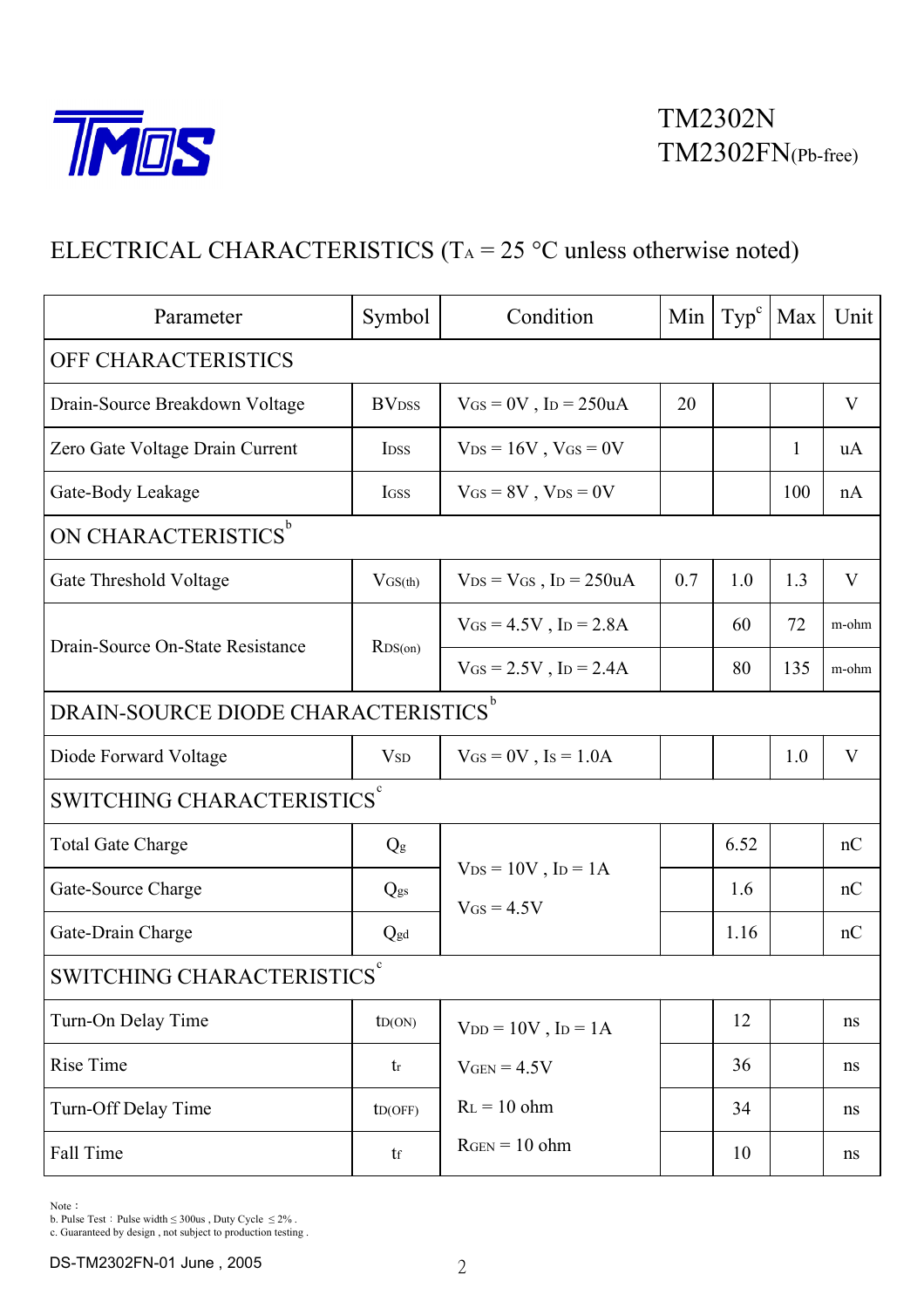

TM2302N TM2302FN(Pb-free)



Figure 5. Gate Threshold Variation with Temperature

Tj , Junction Temperature (°C)



Figure 2. Transfer Characteristics



Figure 4. On-Resistance Variation with Temperature



Figure 6. Gate Charge